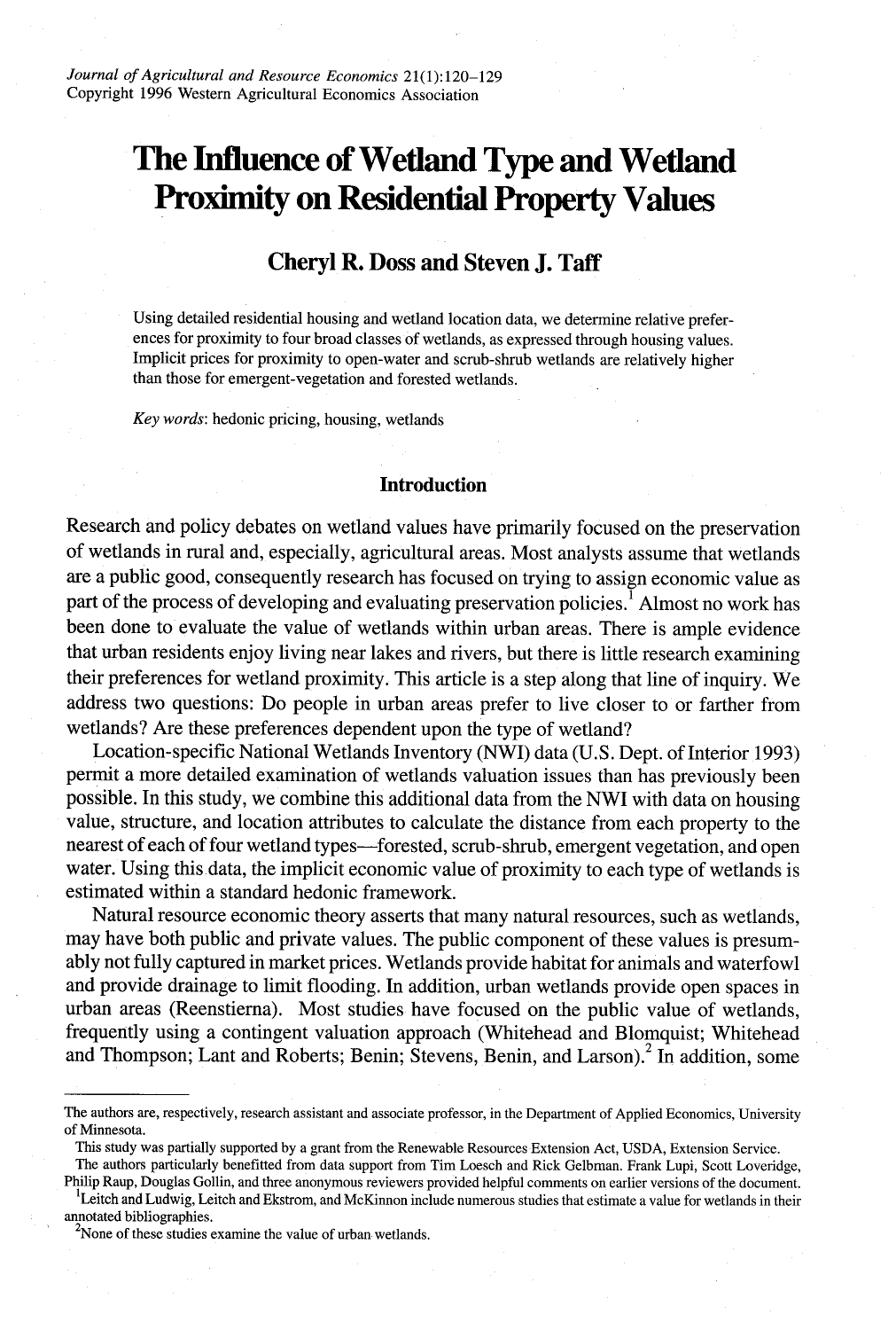#### *Doss, Taff*

researchers have considered the value of wetlands for specific uses, such as recreation (Bergstrom and Stoll).

In this study, however, we are concerned with the private valuation of wetlands by people living near them. Although we know that houses near lakes are desirable (as expressed by property price premiums), we have no reason a priori to expect that urban homeowners similarly want to live near wetlands. Urban wetlands may provide amenities such as open space and opportunities to view wildlife and waterfowl, but they may also generate disamenities including nuisance animals, insects, or odors. Thus, although people may want wetlands to exist, we can find no evidence in the literature on whether people want them in their own backyards or even on their own blocks.

This study asks whether different types of wetlands in the neighborhood are associated with increases or decreases in housing prices. Are wetlands, like open spaces and parks, desirable in a neighborhood, or are they more like dumps or refineries, which everyone agrees are necessary but would prefer not to see? The results of this analysis can give policymakers some indication of whether policies to preserve urban wetlands will meet with favorable or unfavorable responses from the people who will be most directly affected.

We are interested in determining the portion of housing value that correlates with proximity to wetlands. Economic theory suggests that implicit prices for attributes that are not marketed independently, such as wetland proximity, can be recovered by carefully examining prices of the marketed good, such as housing. Using standard hedonic methods, we can estimate the hedonic price of proximity to different types of wetlands. As Rosen (p. 34) notes:

Hedonic prices are defined as the implicit prices of attributes and are revealed to economic agents from observed prices of differentiated products and the specific amounts of characteristics associated with them... .Econometrically, implicit prices are estimated by the first-step regression analysis (product price regressed on characteristics) in the construction of hedonic price indexes.

Hedonic approaches have been used to determine implicit prices for numerous housing attributes, including location. Palmquist found that property values were reduced by noise from nearby highways. Kohlhase concluded that people would pay to live farther from toxic waste sites. Smith and Desvousges estimated the consumer surplus received by households for each additional mile that they lived from a hazardous waste dump. In contrast, parks are usually considered to be desirable features of a neighborhood. Vaughn found that house values were higher due to proximity to 16 out of 17 different parks in Chicago. More and Stevens found that houses located next to a park in Worcester, Massachusetts, sold for considerably more than comparable houses located 2,000 feet away.

In the only study that we are aware of that examined the value of urban wetlands, Lupi, Graham-Tomasi, and Taff measured the impact of nearby wetlands (specifically, the number of wetland acres in the survey section in which a house is located) on housing prices. Lupi, Graham-Tomasi, and Taff used 1987-89 sales and property characteristics data, as well as wetland data from the Minnesota Protected Waters Inventory. They found that willingness to pay for additional wetland acreage was positive at lower levels of existing wetland acres per section and negative at higher levels. However, this data did not include point location data and, thus, did not allow the researchers to estimate a relationship between distance to a wetland and property value. In addition, the data did not allow distinctions to be made between wetland types.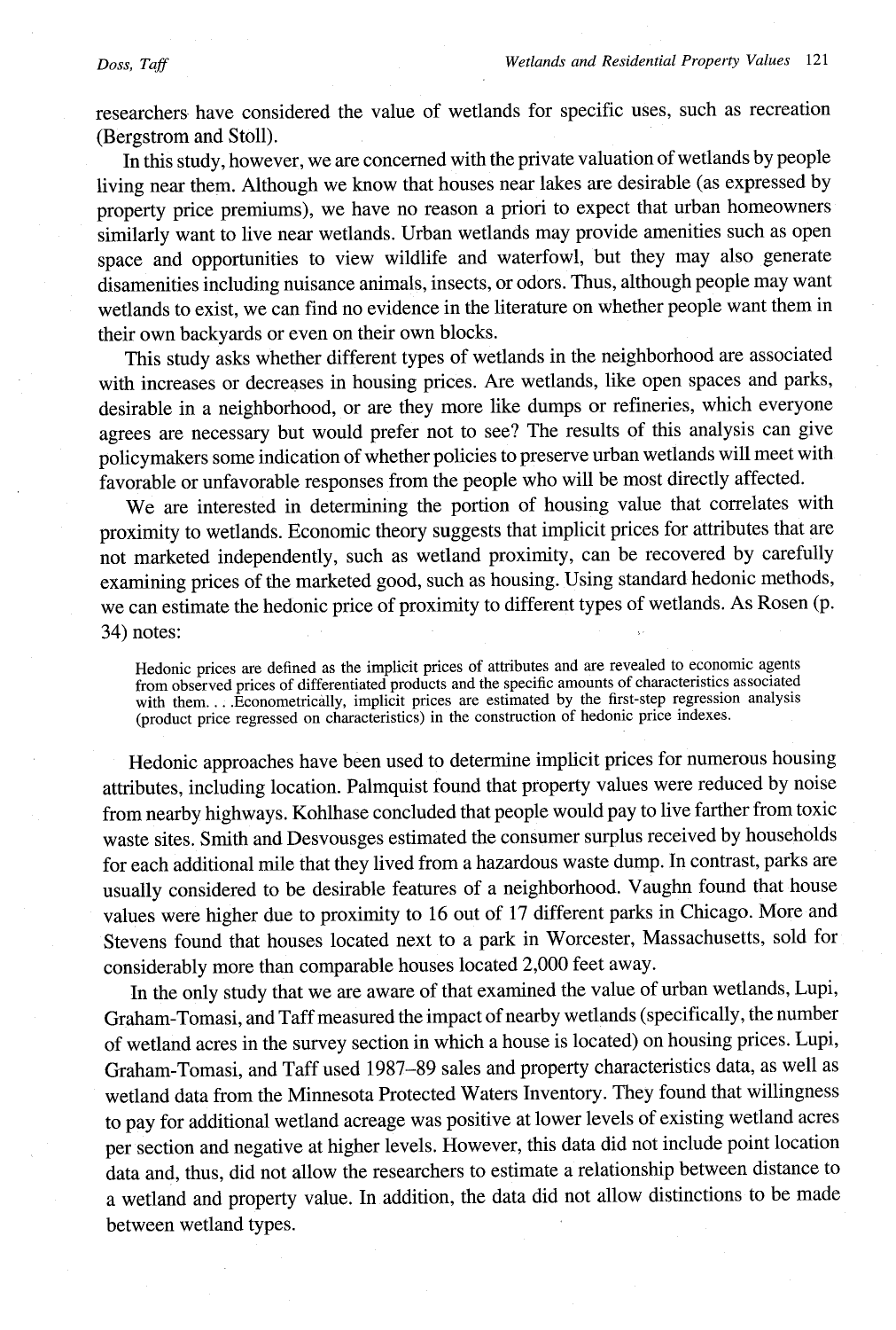# **Wetland Characteristics**

Four types of wetlands are important in Ramsey County, Minnesota, which is composed of the city of St. Paul and surrounding suburban areas. These types of wetlands are: forested, scrub-shrub, open water, and emergent vegetation.<sup>3</sup> All together they constitute 7.6% of the county's land area. These four types of wetlands differ with respect to visual appearance and support different wildlife. Thus, people might prefer one type over another.

Forested wetlands include both wooded swamps and bogs and tend to be located along rivers and streams. The soil is waterlogged to, at least, within a few inches of the surface and may support a spongy covering of mosses. These wetlands can support trees such as tamarack, black spruce, balsam, red maple, and black ash. They show the least open water of the four types of wetlands examined here.

Scrub-shrub wetlands have soil that is usually waterlogged during the growing season and is often covered with as much as six inches of water. These wetlands are somewhat more open than forested wetlands and they tend to have a wide variety of types of vegetation. The height of the vegetation varies, presenting a varied visual pattern. These wetlands also support trees such as alders, willows, buttonbush, dogwoods, and swamp privet.

Emergent-vegetation wetlands include seasonally flooded basins or flats, inland fresh meadows, and inland fresh marshes. These wetlands are fairly open, but most of the vegetation is about the same height. They vary from being well drained during much of the growing season to having up to three feet of water. The vegetation might include grasses, sedges, rushes, and other marsh plants such as cattails and wild rice.

Open-water wetlands include shallow ponds and reservoirs. The water is usually less than ten feet deep and is fringed by a border of emergent vegetation. They exhibit the most open water of the four types and may provide habitat for the most waterfowl.

Only wetlands within Ramsey County boundaries were analyzed. Table 1 shows their distribution. To the extent that property values located within the county are influenced by nearby wetlands outside the county, the results presented in this study may be biased. However, the structure of the data set does not allow us to exclude houses near the boundary. Since the number of houses that potentially are closer to wetlands in adjacent counties than to wetlands in Ramsey County is small and our present results are significant at a very high level, we would expect that the effects of such an exclusion-if it were possible-would be modest.

For distance calculations, we employed the Environmental Planning and Programming Language (EPPL7), a raster (cell-based) geographic information system developed by the state of Minnesota (Minnesota Land Management Information Center). Each property location (cell) was assigned a number which represents the closest distance to a cell containing a wetland of a given type.<sup>4</sup> That number becomes an independent variable in the hedonic equation. We measured up to 1,000 meters around each property. If there was not a wetland of each type within this range, the property was excluded from further analysis. Of the 106,049 single-family residential properties in the county, 32,417 remained.

Table 2 shows the extent to which distances were correlated and table 3 provides descriptive statistics on wetland proximity. (All reported distance measurements here are for 10-meter increments, so the range of observed distances is from 1 to 100.) Correlation

<sup>3</sup>These types are aggregations of Cowardin wetland system, subsystem, and class designators used by the Minnesota Department of Natural Resources (Cowardin et al.). The Cowardin system does not completely correspond to the older and more familiar USFWS "Circular 39" classification system (Shaw and Fredine) since the two classification systems were developed for different purposes. Detailed information on the classification scheme is available from the authors.<br><sup>4</sup>For detailed information on the calculation of the distance measurements, see Doss and Taff.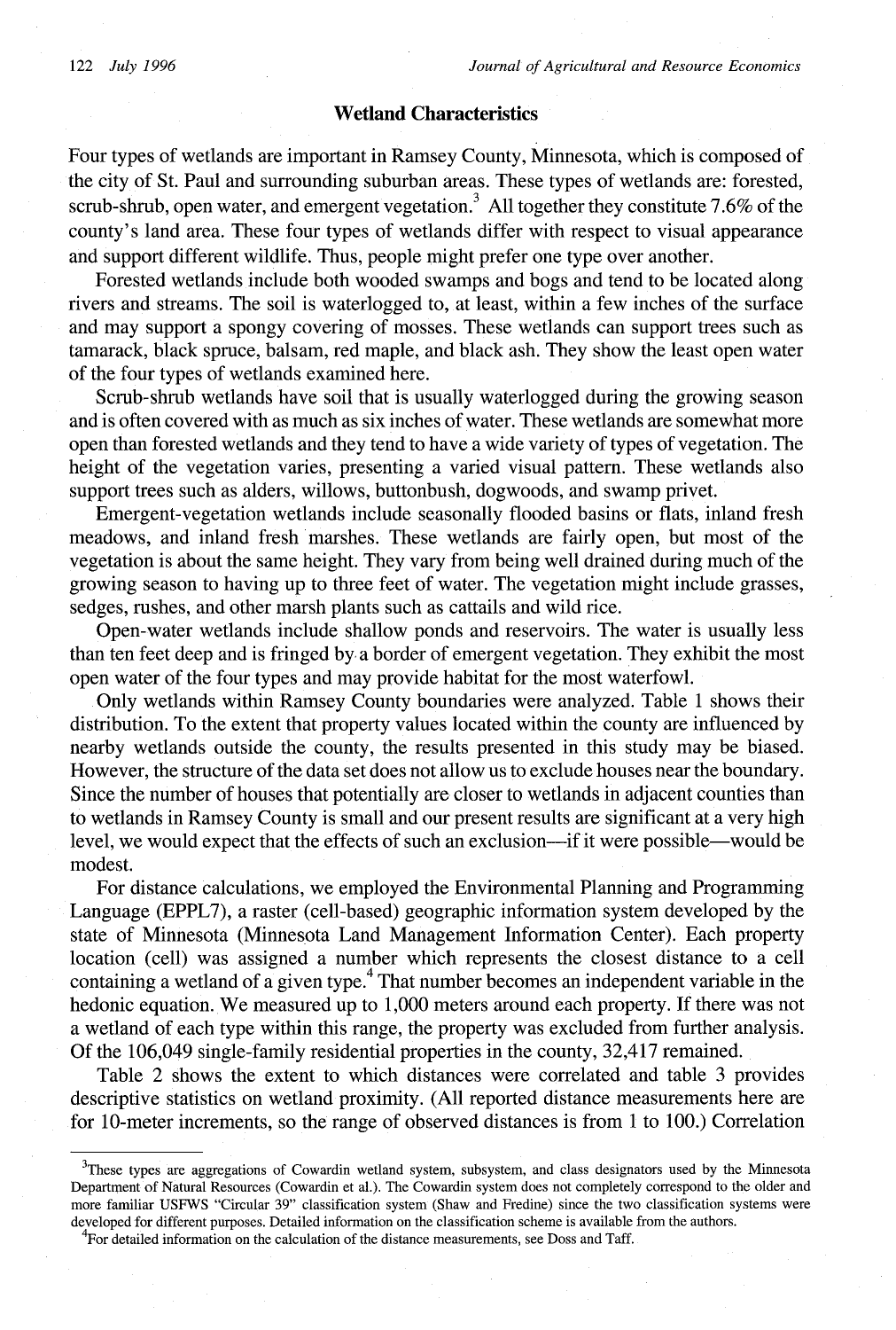coefficients range from 0.1661 (for open-water and forested wetlands) to 0.3461 (for open-water and emergent-vegetation wetlands). These coefficients indicate that, although all of the properties are within 1,000 meters of all four types of wetlands, variation still exists in terms of the distances from the properties to the different types of wetlands.

# **Housing Characteristics**

The data set for this analysis includes all of the single-family houses in the county that lie within 1,000 meters of each of the four types of wetlands. This is approximately 31% of the single-family, currently occupied houses in the county. The complete set of attributes, the descriptive statistics for which are itemized in table 3, includes value, lot area, number of bathrooms, living area, age, and distance to the nearest lake. We used dummy variables for each of four suburban school districts and whether or not the property has a lake view. These structure and location attributes of the housing in our study were compiled by Lyons from 1990 Ramsey County property tax records.

This is a more parsimonious list of housing characteristics than in many hedonic housing studies we have seen. However, in estimating a more variable-laden model, we found that including a larger number of attributes did not appreciably affect any results shown here.

## **Price Data**

The hedonic equation seeks to track the "true price"—that dollar value agreed upon by willing buyers and sellers, each with full information and no coercion. This price is never directly observable. Common proxies in the literature include census-tract average value, parcel-level assessor market value, and parcel-level reported transaction price. Even the latter, which is frequently assumed to equal the true price, necessarily contains some error: reported transaction prices are often not adjusted for time or terms, they are subject to recording error, and they may be intentionally misreported.

Consequently, any observed price-whether the transaction price or the assessor's estimate—is only a proxy for the unobservable true price. Which proxy is "best" is an empirical matter and proxy selection will be necessarily influenced by data availability. We suspect that reported transaction prices are closer to the true price than are assessed values. However, for the present study these simply were not available. We used assessor market values, which are estimated sales prices based on existing market and property characteristics. Minnesota law requires that all properties be assessed at their market value and Ramsey County has a competent professional staff to ensure that assessments are frequently updated to reflect changing market conditions. At a minimum, every property is physically examined every four years and most assessed values are revised annually. Using, assessed value has the advantage of greatly increasing the number of properties in our analysis; it has the disadvantage of perhaps imparting a bias to our estimates greater than the bias that would have resulted from using reported transaction prices.

Because true price is not observable, we cannot directly evaluate which proxy is the closest. We can, however, determine the statistical relationship between reported transaction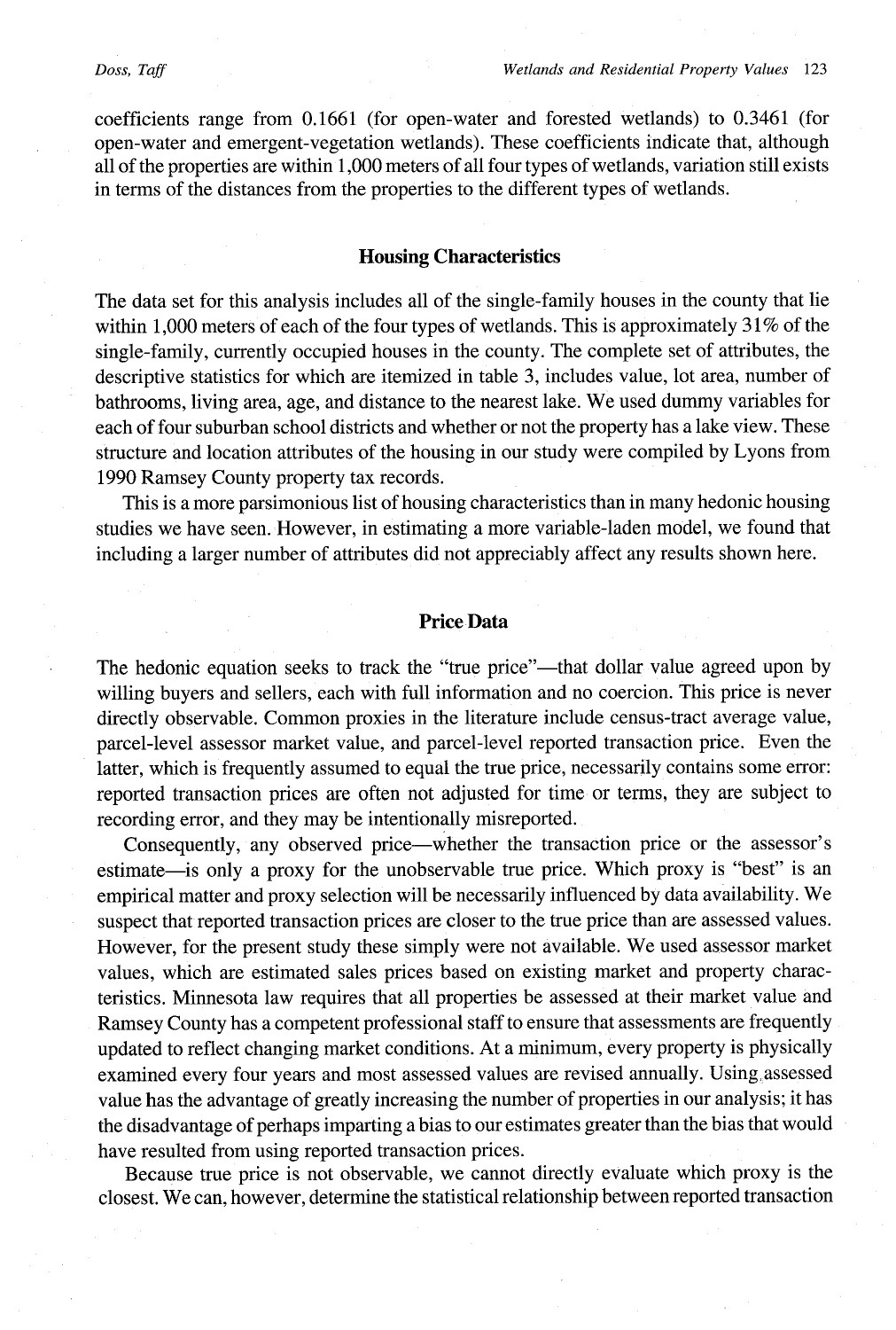| Wetland Type           | Hectares | Acres | Percent<br>of County |  |
|------------------------|----------|-------|----------------------|--|
|                        |          |       |                      |  |
| Forested               | 550      | 1,359 | 1.04                 |  |
| Scrub-shrub            | 639      | 1,578 | 1.21                 |  |
| Emergent<br>vegetation | 2,328    | 5,750 | 4.42                 |  |
| Open water             | 482      | 1,191 | 0.92                 |  |

#### **Table 1. Distribution of Wetland Types in Ramsey County, MN**

**Table 2. Correlations among Distance to Types of Wetlands, Ramsey County, MN**

| Wetland Type        | Scrub-Shrub | Emergent<br>Vegetation | Open Water |
|---------------------|-------------|------------------------|------------|
| Forested            | 0.2764      | 0.3111                 | 0.1661     |
| Scrub-shrub         |             | 0.3163                 | 0.1777     |
| Emergent vegetation |             |                        | 0.3461     |

prices and assessor market values using a data set that contains both sets of prices.<sup>5</sup> In an examination of 2,976 residential property sales in Ramsey County in 1992, we found a strong link between prior assessed market values (AV) and reported transaction prices *(TP)* adjusted for terms and time. (The ratio AV to TP is essentially the transaction's "sales ratio," a relationship frequently used in the analytical and legal evaluation of assessor practices.) A simple ordinary least squares model yields

| $\left(1\right)$ |  | $R^2 = 0.90$      |  |
|------------------|--|-------------------|--|
|                  |  | $(708)$ $(0.007)$ |  |

Standard errors are in parentheses. We conclude that similar results would be obtained using either proxy, were that possible. Unless the differences in *AV* and *TP* are correlated with distances to different types of wetlands, our eventual ranking of homeowner preferences for different types of wetlands will not depend on which proxy is used.

<sup>5</sup> Unfortunately, this data set does not include the location identification codes necessary to match it with our data set which includes location variables. As a result, we cannot estimate our model using both value proxies and then compare the results.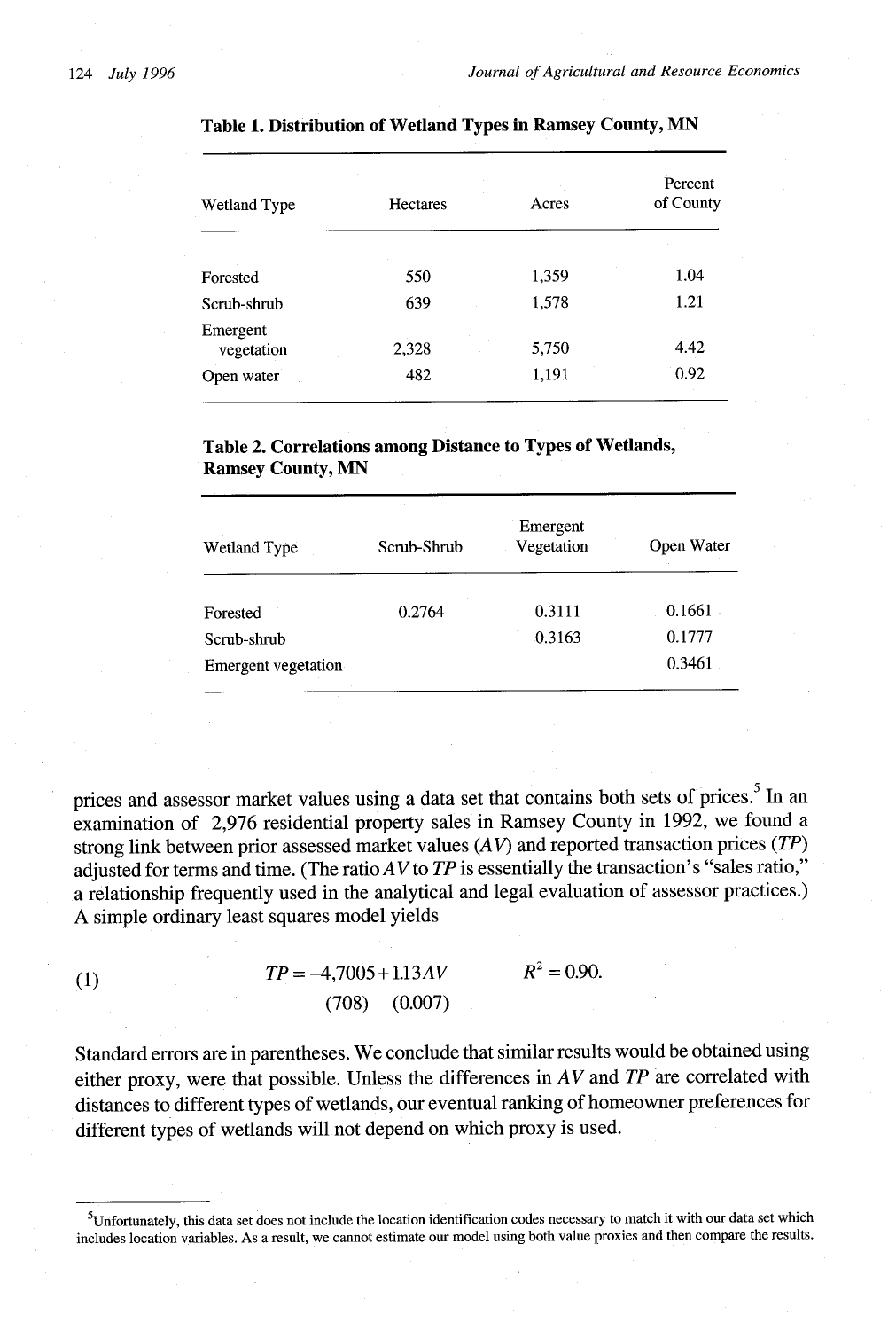| Variable                                   | Mean    | Minimum      | Maximum   | Standard<br>Deviation |
|--------------------------------------------|---------|--------------|-----------|-----------------------|
|                                            |         |              |           |                       |
| Value $(\$)$                               | 104,956 | 4,000        | 1,914,400 | 46,484                |
| Lot area $(sq. ft.)$                       | 19,895  | 1,680        | 4,965,270 | 53,818                |
| Bathrooms (#)                              | 1.5     | 0.25         | 7.25      | 0.6                   |
| Living area (sq. ft.)                      | 1,536   | 320          | 10,553    | 600                   |
| Age (years)                                | 27.7    | 1            | 132       | 18.8                  |
| Distance<br>to lake                        | 90.94   | 1            | 255       | 63.0                  |
| Distance to<br>forested wetlands           | 50.18   | 1            | 100       | 25.2                  |
| Distance to scrub-<br>shrub wetland        | 50.20   | $\mathbf{1}$ | 100       | 26.1                  |
| Distance to emergent<br>vegetation wetland | 25.10   | $\mathbf{1}$ | 100       | 17.2                  |
| Distance to open<br>water wetland          | 35.88   | 1            | 100       | 21.9                  |

**Table 3. Property Characteristics of Houses Included in Wetland Proximity Study, Ramsey County, MN**

Note: Distance variables are in 10-meter increments. The sample size was 32,417.

### **Estimating Distance Effects**

**We** assume that house values are based upon structural and location attributes, including distance from wetlands, and we use a standard hedonic framework to estimate the implicit price of proximity to the four wetlands types.<sup>6</sup> To determine the effect of distance from wetlands on house value, a number of equations were estimated. Results are presented from estimations using a quadratic fuctional form.

To deal with possible curvature in the hedonic equation, we estimated

(2) value = 
$$
\alpha + X'\gamma + \beta_1D_1 + \beta_2D_2 + \beta_3D_3 + \beta_4D_4 + \beta_5D_1^2 + \beta_6D_2^2 + \beta_7D_3^2 + \beta_8D_4^2 + e
$$
,

where *value* is the assessed price of the house, X is the vector of housing characteristics including distance to the nearest lake (described in table 3),  $D_1$  is the distance to forested wetlands,  $D_2$  is the distance to scrub-shrub wetlands,  $D_3$  is the distance to emergent wetlands, and *D4* is the distance to open-water wetlands. The squared terms on distance variables

<sup>&</sup>lt;sup>6</sup>See Rosen or Palmquist for the theoretical framework of hedonic models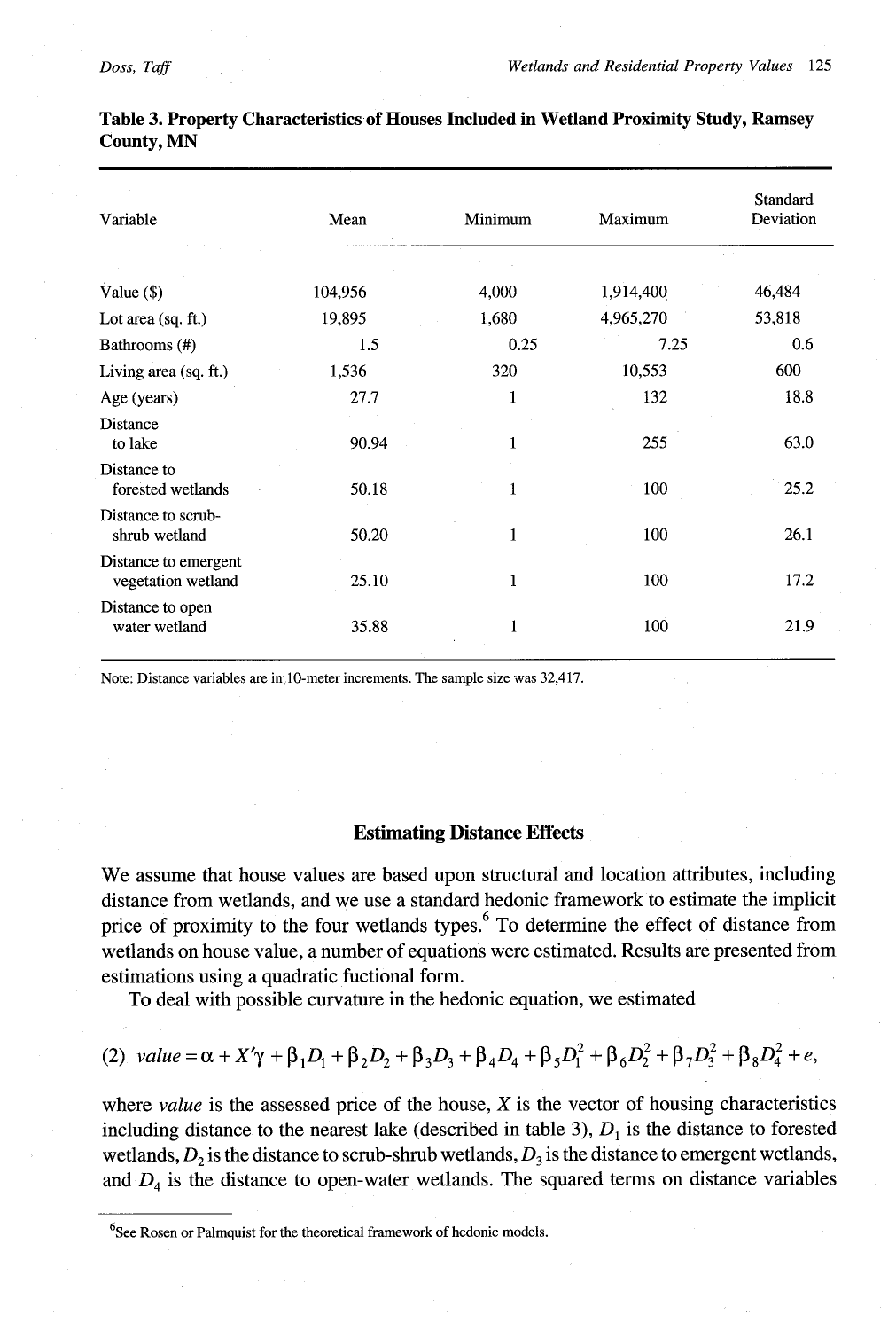| Variable                     | Parameter<br>Estimate | Standard<br>Error | t-Statistic |
|------------------------------|-----------------------|-------------------|-------------|
| Intercept                    | 41992**               | 1624.38           | 25.85       |
| Lot area                     | $0.05**$              | 0.02              | 2.71        |
| <b>Bathrooms</b>             | 4871.44**             | 564.60            | 8.63        |
| Living area                  | 48.95**               | 0.95              | 51.64       |
| Age                          | $-387.08**$           | 10.77             | $-35.95$    |
| Lake view                    | 45949**               | 1188.63           | 38.66       |
| Dist. to lake                | $-187.92**$           | 7.70              | $-24.41$    |
| Dist. to forested            | 47.93*                | 22.17             | 2.16        |
| Dist. to scrub-shrub         | $-199.21**$           | 23.67             | $-8.42$     |
| Dist. to emergent vegetation | $-239.96**$           | 28.83             | $-8.32$     |
| Dist. to open water          | $-117.13**$           | 21.16             | $-5.53$     |
| Sqr. dist. to lake           | $0.64**$              | 0.03              | 22.46       |
| Sqr. dist. to forested       | $-0.13$               | 0.20              | $-0.63$     |
| Sqr. dist. to scrub-shrub    | $1.07**$              | 0.21              | 5.06        |
| Sqr. dist. to emergent       | 4.14**                | 0.39              | 10.73       |
| Sqr. dist. to open water     | $0.52*$               | 0.22              | 2.35        |
| School 1                     | 110876**              | 433.93            | 25.06       |
| School 2                     | 4457.62**             | 476.32            | 9.36        |
| School 3                     | 7661.97**             | 405.03            | 18.92       |
| School 4                     | 4716.55**             | 489.04            | 9.64        |

# **Table 4. Effects of Housing Characteristics and Distance to Wetlands on House Value**

Note: This  $R^2$  is 0.7581. One asterisk denotes significance at the 0.025 level and two asterisks denote signficance at the 0.001 level. The sample size was 32,417.

**permit** us **to** capture the possibility that homeowners will have a stronger preference for moving ten meters closer to a wetland if that move resulted in their living immediately adjacent to the wetland instead of, say, 980 meters from it. Similarly, their preferences for living farther from wetlands could be stronger if the initial distance to the wetland was shorter.

The estimated parameters for (2) are shown in table 4. Testing for heteroskedasticity by comparing the matrix of consistent covariance of estimates with the OLS matrix shows that heteroskedasticity is present so the reported standard errors have been corrected (White). White's approach is consistent but is not asymptotically efficient. It is used here because it does not require an assumption about the form of the heteroskedasticity.

The coefficients on all of the nondistance variables are significantly different from zero at the 0.001 level and have the expected signs. Lot area, number of bathrooms, living area,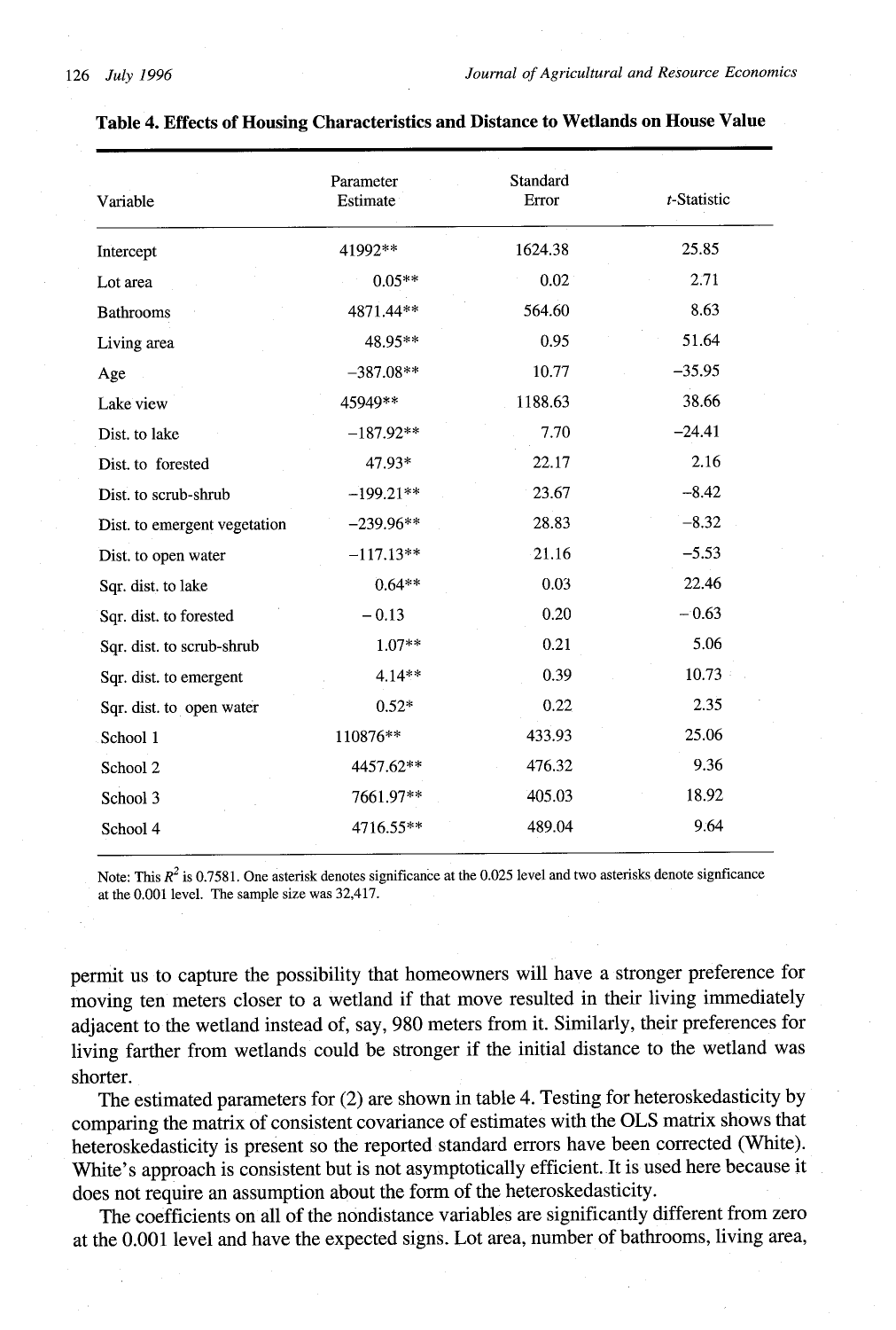#### *Doss, Taft*

and lake view all are positively related to property value. The sign on the estimated coefficient for age is negative, and the coefficient on lake view is significant and quite large. By these estimates, a lake view is worth \$46,000, an amount similar to the result found by Lansford and Jones, in which a waterfront property on Lake Austin in Texas was worth \$59,826. As expected, proximity to lakes is also positively valued. Proximity to lakes is valued slightly higher than proximity to the most preferred wetland type, scrub-shrub wetlands.

There is clearly a relationship between property value and distance to wetlands: all of the coefficients on the distance variables are significant at least at the 0.001 level except for the squared distance to forested wetlands. F-tests of the null hypothesis that the coefficients on the distance variables (distance and distance squared) were the same for any combination of two wetland types lead us to reject that hypotheses for all such pairings: all of the coefficients are significantly different from each other at the 0.01 significance level (table 5).

Rankings between three of the wetland types are clear. If one interprets the relative magnitude of the hedonic equations' distance components as a preference ordering, the more negative the value, the more proximity to that wetland type is valued. Scrub-shrub wetlands are preferred, followed by open-water, then forested wetlands. Because of the quadratic functional form, emergent-vegetation wetlands are not strictly dominated by any of the others, nor do they strictly dominate any. At a distance of up to 300 meters, the implicit price of proximity to emergent-vegetation wetlands is positive; after that point, it is negative.

## **Implicit Price of Proximity to Wetlands**

The distance parameter estimates are with reference to a location 10 meters closer to the appropriate wetland. Under the quadratic model, the implicit price of living an additional ten meters closer to a forested wetland is -\$145. (Each of these reported prices is calculated at the mean distance for that particular type of wetland using the estimated coefficients reported in table 4. For forested wetlands, we assume that the coefficient on the squared term is zero for the calculations since we cannot reject the null hypothesis that it is zero.) For the other three types of wetland types, the implicit price is positive at the mean distance: moving an additional ten meters towards an emergent-vegetation wetland increases house value by \$136, towards open-water wetlands by \$99, and towards scrub-shrub wetlands by \$145.

| Wetland Type        | Scrub-Shrub | Emergent<br>Vegetation | Open Water |
|---------------------|-------------|------------------------|------------|
| Forested            | 113.08      | 52.83                  | 72.47      |
| Scrub-shrub         |             | 129.94                 | 7.45       |
| Emergent vegetation |             |                        | 88.11      |

**Table 5. Tests of the Null Hypothesis of Equal Coefficients on Wetland Proximity (F-Statistics)**

Note: If the F-statistic is greater than 6.63, we reject the null hypothesis that the coefficients are the same at the 0.01 level of signficance.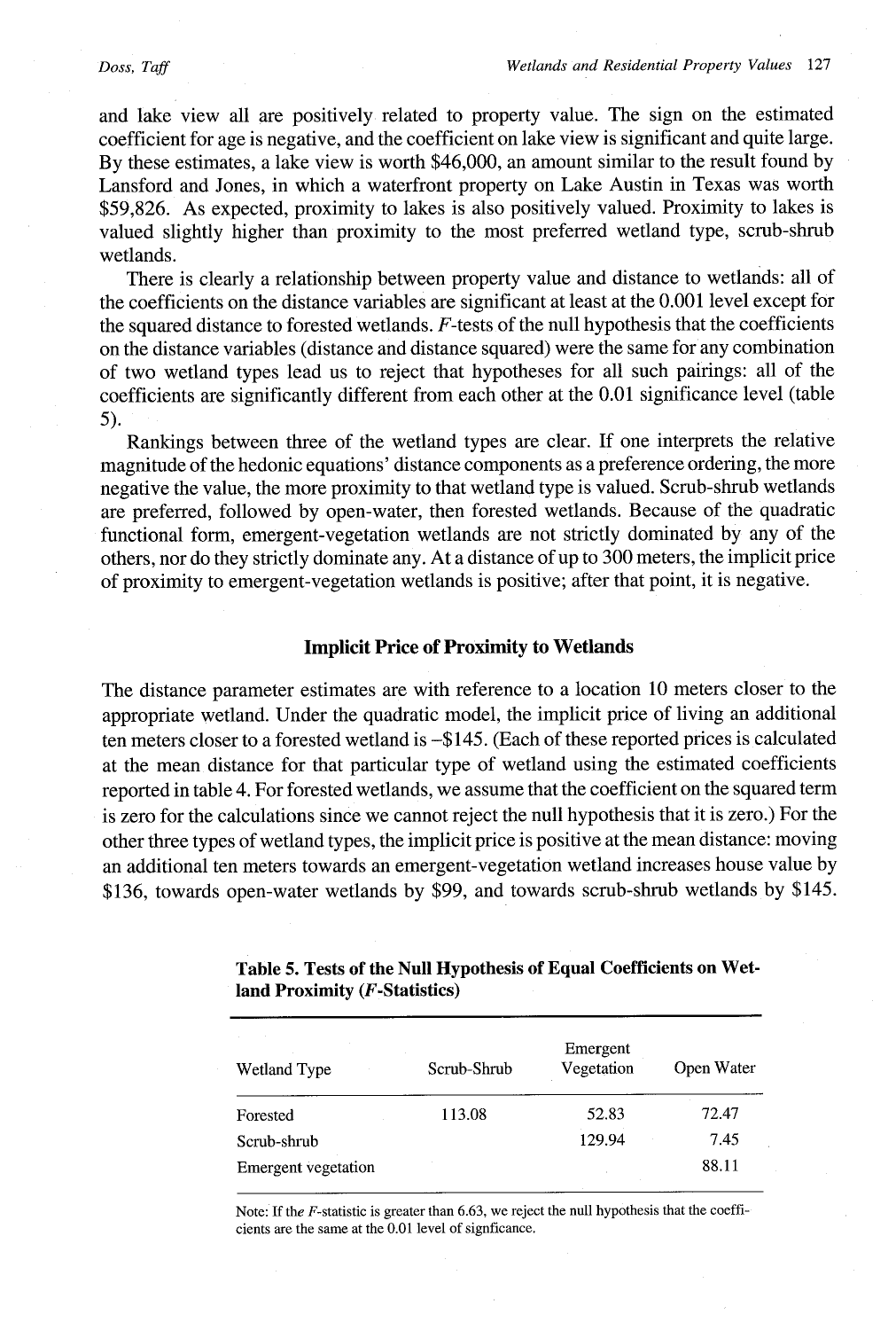Thus, decreasing the distance from any wetland type by 200 meters, approximately one city block, yields an implicit price range of -\$960 (for a forested wetland) to \$2,900 (for a scrub-shrub wetland). The marginal prices of other housing characteristics can be read directly from the parameter estimates in table 4.

To test the robustness of the results, a number of other models were estimated but not reported here. Several of those models used all of the houses in Ramsey County, not just those within 1,000 meters of wetlands. Those results also indicate that scrub-shrub and open-water wetlands are preferred compared with forested and emergent-vegetation wetlands. (For details on these other models, see Doss and Taff.)

#### **Conclusions**

These price estimates provide a lower bound of the value of wetlands. To estimate the full value of wetlands, public values should also be considered. Preference orderings of homeowners may or may not correspond with the public value of different types of wetlands. However, these results provide information for policymakers who want to understand the private values. It suggests that neighborhood residents will respond positively to policies that preserve scrub-shrub and open-water wetlands. Residents may respond negatively to policies that preserve forested wetlands and may have little response to policies that preserve emergent-vegetation wetlands. Policy decisions about wetland preservation should consider the public value of the wetlands, but to implement these policies, it is important to have expectations about responses from neighborhood residents.

The estimated coefficients on distances to wetlands provide only a partial measure of the value of wetlands. They capture only the portion of house value that is due to the distance from particular wetland types. They do not directly measure the willingness to pay for wetlands by all people in the area, nor do they provide information on what the total public and private value of additional wetlands might be. As such, the magnitudes of the value effects estimated here do not translate smoothly into a policy debate. However, the relative valuations estimated here are useful, because they allow us to rank the types of wetlands based on homeowners' preferences. This research indicates that homeowners clearly place different valuations on living near different types of wetlands and that they may respond differently to policies that affect different types of wetlands in their neighborhoods.

*[Received December 1994; final version received February 1996.]*

#### **References**

- Bartik, T. J., and V. K. Smith. "Urban Amenities and Public Policy." In *Handbook of Regional and Urban Economics,* Vol. II, ed., E.S. Mills, pp. 1207-254. New York NY: North Holland, 1987.
- Benin, S. E. "The Feasibility of Contingent Valuation for Measuring Nonuse Values: A Case Study of the Economic Value of Wetlands in the New England Region." Unpub. Master's Thesis, Dept. of Resour. Econ., University of Massachusetts, 1993.
- Bergstrom J. C., and J. R. Stoll. "Value Estimator Models for Wetlands-Based Recreational Use Values." *Land Econ.* 69,2(1993):132-37.
- Cowardin, L. M., V. Carter, F. C. Golet, and E. T. LaRoe. *Classification of Wetlands and Deepwater Habitats of the United States.* U.S. Dept. of the Interior, Fish and Wildlife Service FWS/OBS-79/31, Washington DC, 1979.
- Doss, C. R., and S. Taff. "The Relationship of Property Values and Wetlands Proximity in Ramsey County, Minnesota." Econ. Rep. No. 93-4, Dept. of Agr. and Appl. Econ., University of Minnesota, 1993.